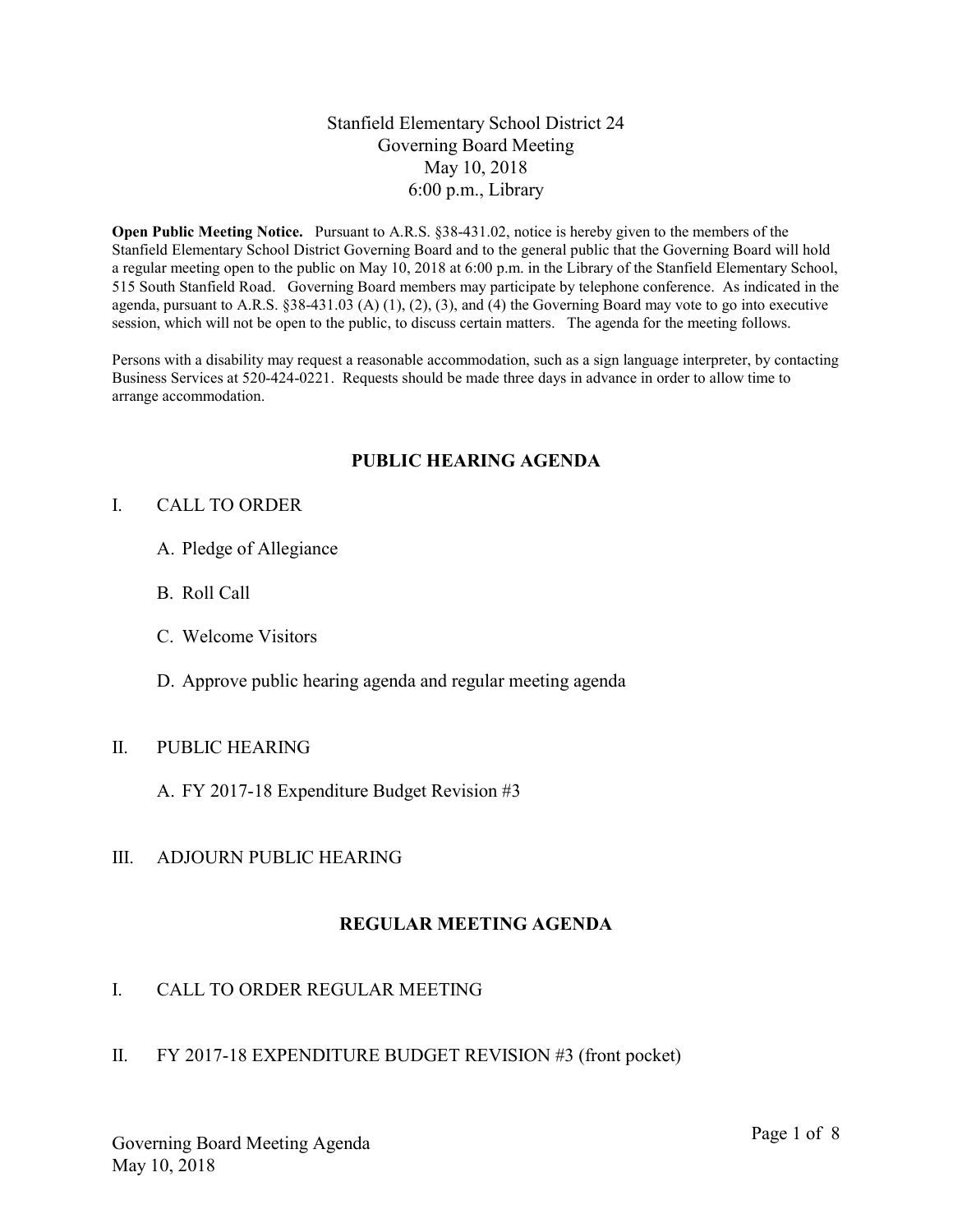- A. Adopt the FY 2017-18 Expenditure Budget Revision #3
- B. Authorize FY 2017-18 expenditures to exceed Program, Function, and Object section budgets.

### III. CALL TO THE PUBLIC

Guidance for Public Participation in Board Meetings is provided in Policy BEDH. The President may recognize individuals wishing to address the Board under Call to the Public or under the item on the Agenda they wish to address. Each individual will be allowed five minutes unless additional time was requested and granted in advance by the Superintendent or President. ARS 38-432.02(H) provides that Board members shall not respond to comments unless the item is on the agenda.

The Board shall not hear personal complaints against school personnel or a person connected with the district. A procedure is provided by the Board for disposition of legitimate complaints in Policies KL, KB and KLD.

# LLAMADA AL PÚBLICO

La póliza BEDH, provee una guía publica para participar en juntas de la Mesa Directiva. El presidente de la Mesa Directiva puede reconocer a los individuos que desean dirigirse a la mesa bajo llamada al público o bajo el artículo en la agenda que desean tratar. A cada individuo se le otorgaran cinco minutos de tiempo, a menos que el Presidente o Superintendente le hayan concedido tiempo adicional por adelantado. La Póliza ARS 38- 432.02 dice que ningún miembro de la mesa responderá a ningún tipo de comentarios de temas que no estén en la agenda.

La mesa no oirá quejas personales en contra de personal de la escuela o personas que tengan alguna conexión con el Distrito. Para este tipo de quejas la mesa provee otro tipo de procedimientos para la disposición de quejas legítimas las cuales se encuentran en las siguientes Pólizas KL, KB, y KLD.

## IV. APPROVAL OF MINUTES

Approve the April 12, 2018 regular governing board meeting minutes.

#### V. AWARDS AND RECOGNITIONS

## A. Students of the Month, March and April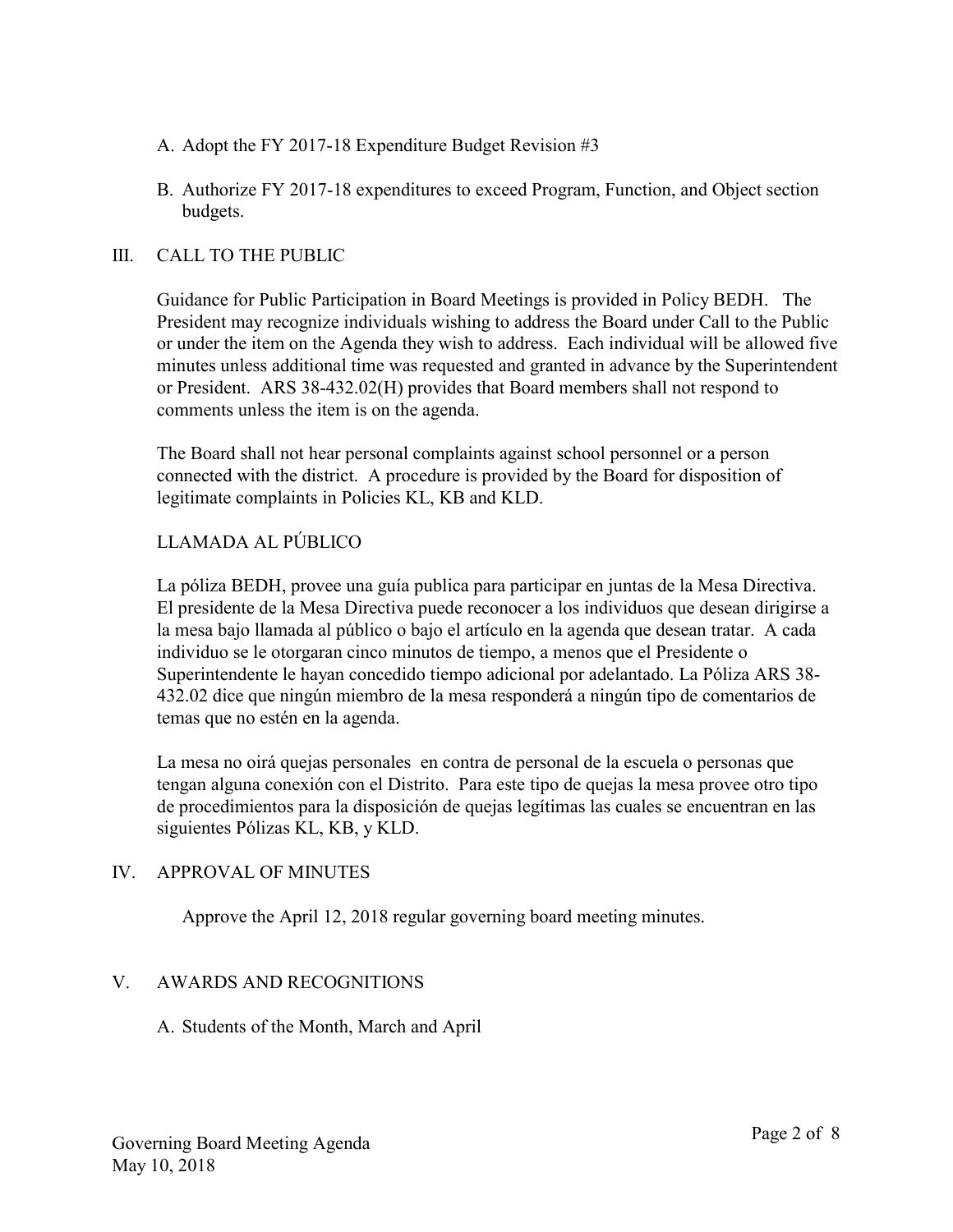#### VI. REPORTS

- A. Superintendent's Report
	- 1. Summer Schedule
	- 2. Openings across the District
	- 3. Kinder Camp July, 2018
	- 4. E-rate construction for fiber to campus
- B. April Public Funds Expenditure Reports (Pages 1-4)
- C. April Student Activities Report (Page 5-6)
- D. Principal's Report (Page 7)
- E. Operations Support Services Reports (Pages 8-9)
	- 1. Transportation
	- 2. Technology
	- 3. Maintenance

#### VII. NEW BUSINESS ACTION ITEMS – PERSONNEL

All hiring is pending satisfactory completion of background investigation, records verification, and fingerprint report.

- A. Accept resignation of Elvira Massoud, Assistant Principal, effective June 30, 2018 (back pocket)
- B. Approve hire of Samantha Cast, Teacher Contract, effective July 30, 2018

C. Accept Teacher Contracts declined and resignations effective May 25, 2018, Patricia Lannon

- D. Approve hire of Kristin Tibi, Instructional Aide, effective August 6, 2018
- E. Accept resignation of Jaime Mena, bus driver, effective April 18, 2018
- F. Approve 2018-19 extra duty contract for Mariela Medel, Boys Soccer, Girls Basketball, Luis Espuma, Baseball, Elaine Matthias, Softball
- G. Approve 2018-2019 school volunteer, Raul Hernandez, Nicolaus Rodriguez and Jean Fox
- H. Approve hire of Karen Jasmin, 2018-19 Teacher Contract, effective August 1, 2018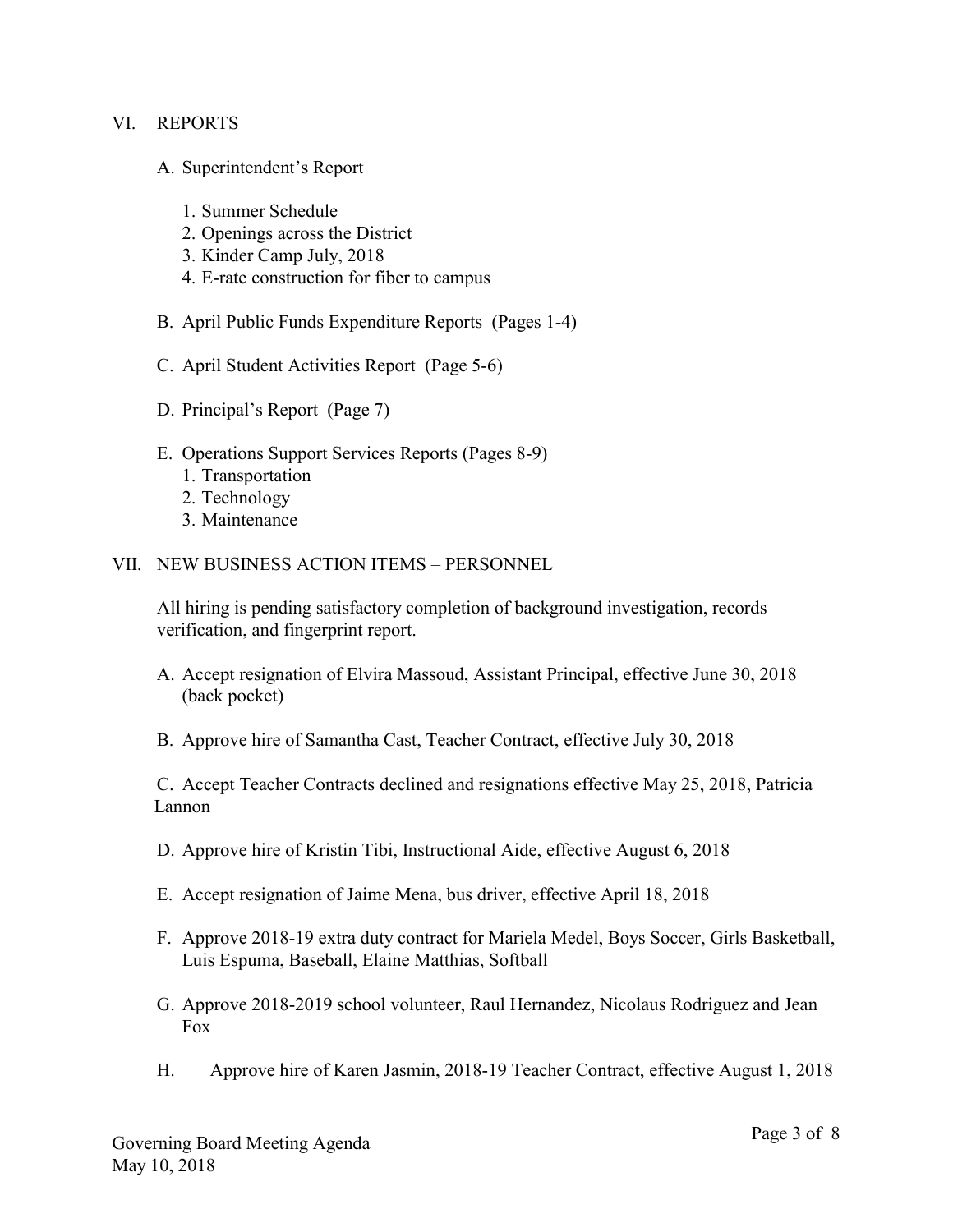- I. Approve hire of Sheila Garland, 2018-19 Teacher Contract, effective July 30, 2018
- J. Approve extra duty for Kindergarten Kickoff Camp, July 30-31, 2018:
	- 1. Vera Koppinger-Renna
	- 2. Dimple Dagatan
	- 3. Maria Garcia
	- 4. Kay Marish Edulan

K. Approve Annual Notice of Termination of At-Will Appointment and Notice of At-Will Appointment Memorandum (Page 10)

L. Approve the annual Notice of Termination of Employment effective May 25, 2018:

- 1. Martha Aguirre
- 2. Crystal Bernal
- 3. Blanca Campo Zavala
- 4. Maria Carbajal
- 5. Samantha Dawrs
- 6. Dori Diaz
- 7. Jeanine Elshere
- 8. Tamera Garcia
- 9. Rose Gamez
- 10. Patricia Homer
- 11. Rachel Luhn
- 12. Virginia McHaney
- 13. Mariela Medel
- 14. Christine Murray
- 15. Natasha Pearson
- 16. Imelda Pelayo
- 17. Maribel Pelayo-Guevara
- 18. Elizabeth Pena
- 19. Janice Poma
- 20. Conchita Sanchez
- 21. Mary Wickes

M. Approve the annual Notice of Termination of Employment effective June 30, 2018:

- 1. Lorinda El Aouita
- 2. Justin Davis
- 3. Mark Heimberger
- 4. Maurice Kerckhof
- 5. Mariette Massoud
- 6. Juan Manriquez
- 7. Erlinda Martinez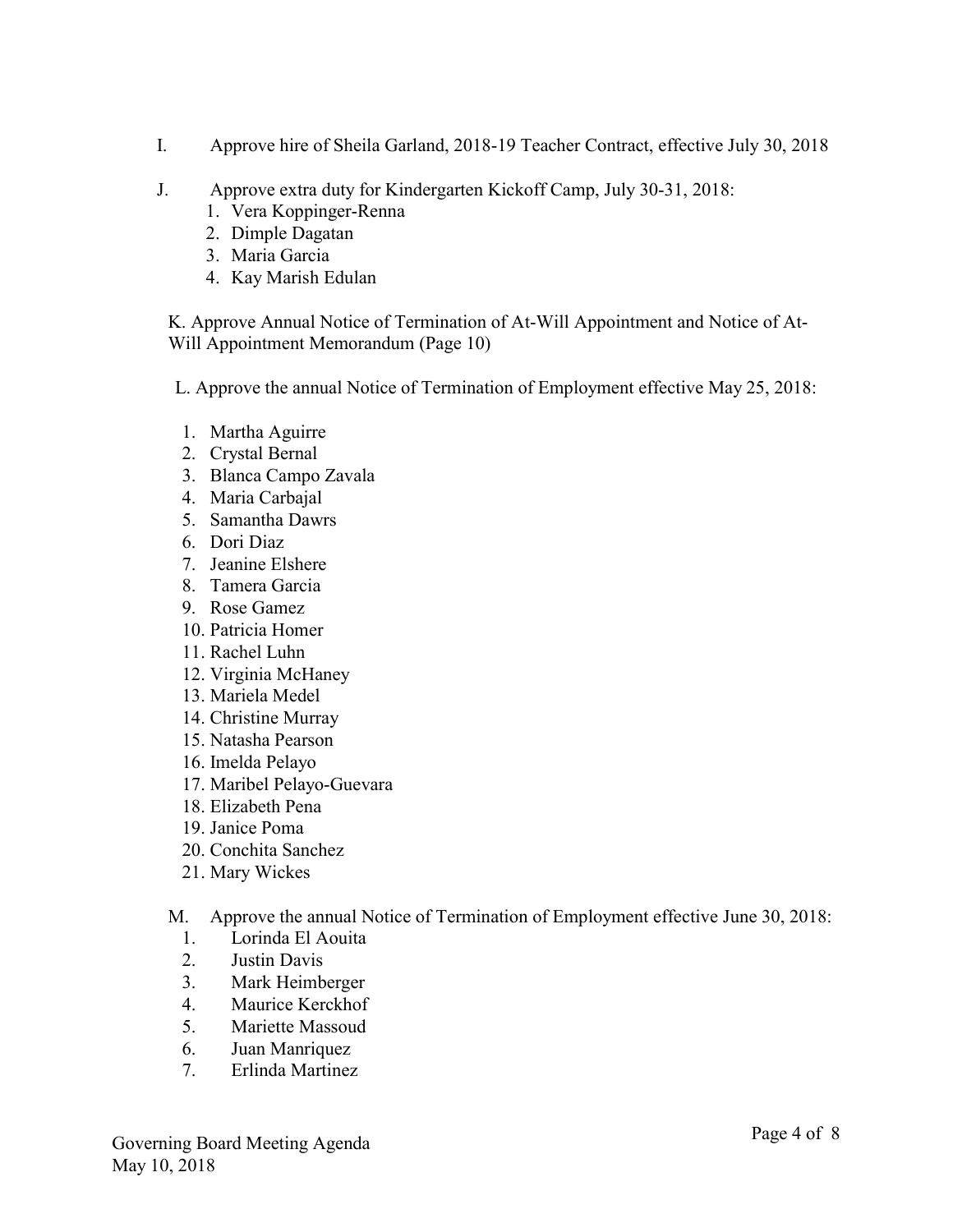- 8. Jennifer Norred
- 9. Maria Jesus Romero
- 10. Jim Tapia
- 11. Lupe Valenzuela
- 12. Matilda Ybarra
- N. Approve rehire, Notice of "At-Will" Appointment Returning, 189-day schedule, 1.0 FTE positions, effective August 6, 2018:
	- 1. Instructional Aide (Highly Qualified Paraprofessional)
		- a. Martha Aguirre
		- b. Samantha Dawrs
		- c. Jeanine Elshere
		- d. Tamera Garcia
		- e. Rose Gamez
		- f. Virginia McHaney (0.5 FTE)
		- g. Mariela Medel
		- h. Natasha Pearson
		- i. Conchita Sanchez
	- 2. Clerk, Mary Wickes
	- 3. Food Service I, Crystal Bernal
	- 4. Food Service II, Maribel Pelayo-Guevera and Maria Carbajal
	- 5. Custodian, Imelda Pelayo
	- 6. Custodian, Blanca Campo Zavala
- O. Approve rehire effective August 6, 2018, Notice of "At-Will" Appointment Returning, 189-day schedule:
	- 1. Patricia Homer, Bus Driver
	- 2. Dori Diaz, Bus Driver
	- 3. Rachel Luhn, Bus Driver
	- 4. Christine Murray, Bus Driver
	- 5. Elizabeth Pena, Dispatcher
	- 6. Dori Diaz, Bus Driver Trainer
- P. Approve rehire effective July 1, 2018, Notice of "At-Will" Appointment Returning, 260-day schedule, 1.0 FTE positions:
	- 1. Mariette Massoud, School Secretary
	- 2. Justin Davis, Maintenance Service Worker I
	- 3. Lorinda El Aouita, Business Services III
	- 4. Juan Manriquez, Mechanic
	- 5. Erlinda Martinez, Business Services II
	- 6. Jennifer Norred, Administrative Assistant to the Governing Board
	- 7. Maria Jesus Romero, Custodian
	- 8. Jim Tapia, Maintenance Service Worker II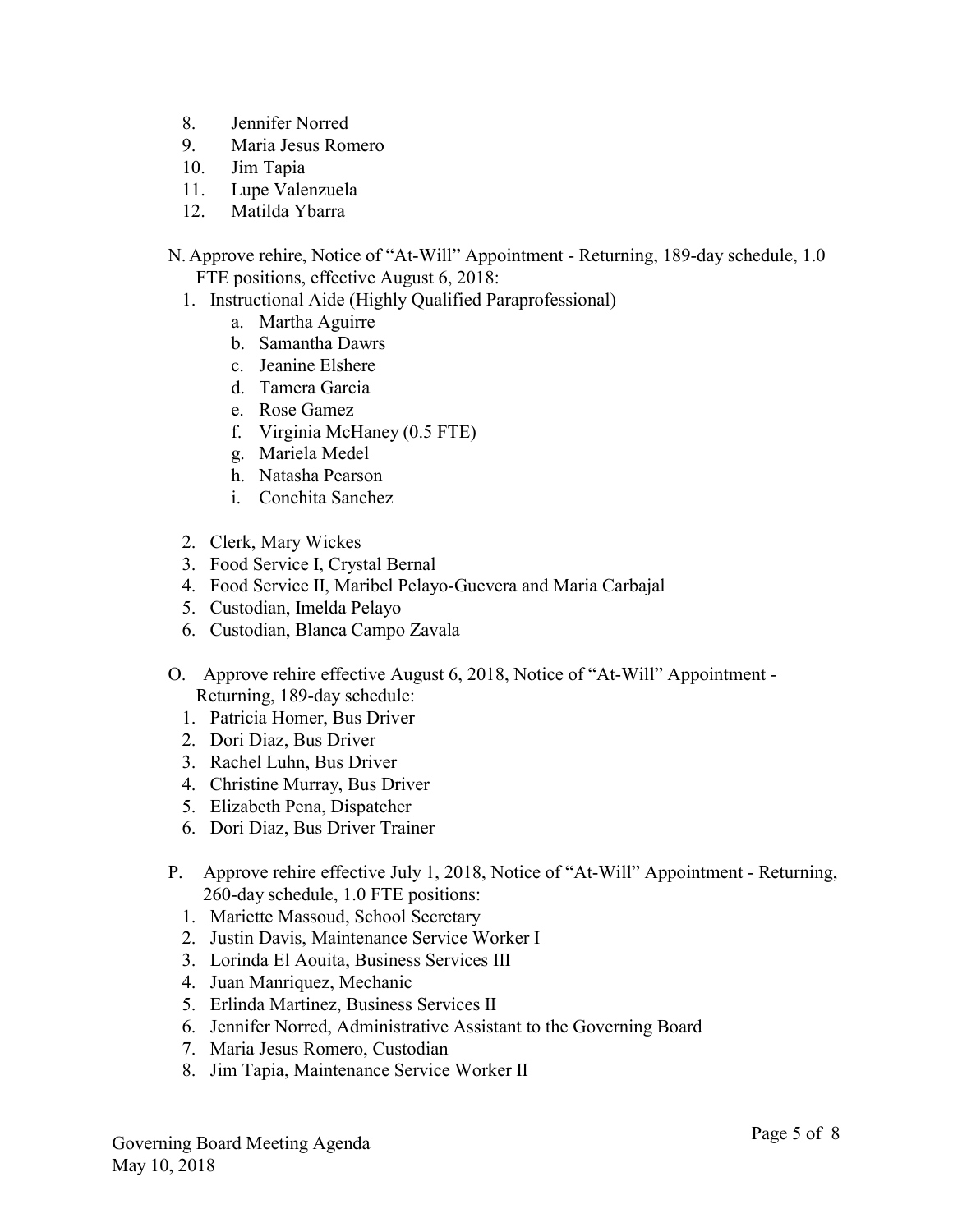- 9. Lupe Valenzuela, Administrative Assistant
- 10. Matilda Ybarra, Reception/Office/Health
- Q. Approve rehire effective July 1, 2018, Notice of "At-Will" Exempt Appointment Returning, 260-day schedule, 1.0 FTE position:
	- 1. Mark Heimberger, Director of Operations
	- 2. Maurice Kerckhof, Technology Coordinator
- R. Approve extra-duty compensation for Aides for professional development and participation in Parent Events for FY19
- S. Approve extra-duty compensation for Rose Gamez, Mary Wickes and Jeanine Elshere for beginning of the year preparation for FY19
- VIII. NEW BUSINESS ACTION ITEMS BUSINESS
- A. Ratify approval of payroll vouchers

|    | <b>PV22</b> | \$134,359.39 |
|----|-------------|--------------|
| 2. | PV23        | \$143,675.16 |

B. Ratify approval of expense vouchers

| 1. | EV1833 | \$52,746.28 |
|----|--------|-------------|
| 2. | EV1834 | \$256.23    |
| 3. | EV1835 | \$36,658.27 |

- C. Approve the Direct Services Agreement between Vail Unified School District and SESD for SAIS Outreach Program for the 2018-19 school year (Pages 11-13)
- D. Adopt FY19 Combined Resolutions (Pages 14- 18)
- E. Approve sole source procurement and award to Waste Management of Arizona for 2018- 2019 waste disposal services. (Page 19)
- F. Approve sole source procurement and award to Casa Grande Valley Newspapers for 2018-2019 for newspapers services. (Page 20)
- G. Approve award of FY 2018-2019 special education related services contracts:
	- 1. Occupational Therapy- Jan Becker
	- 2. Speech & Language Therapy- Comprehensive Education Solutions
	- 3. School Psychologist- Futures, LLC
	- 4. Physical Therapy- Steven Spencer, Every Little Step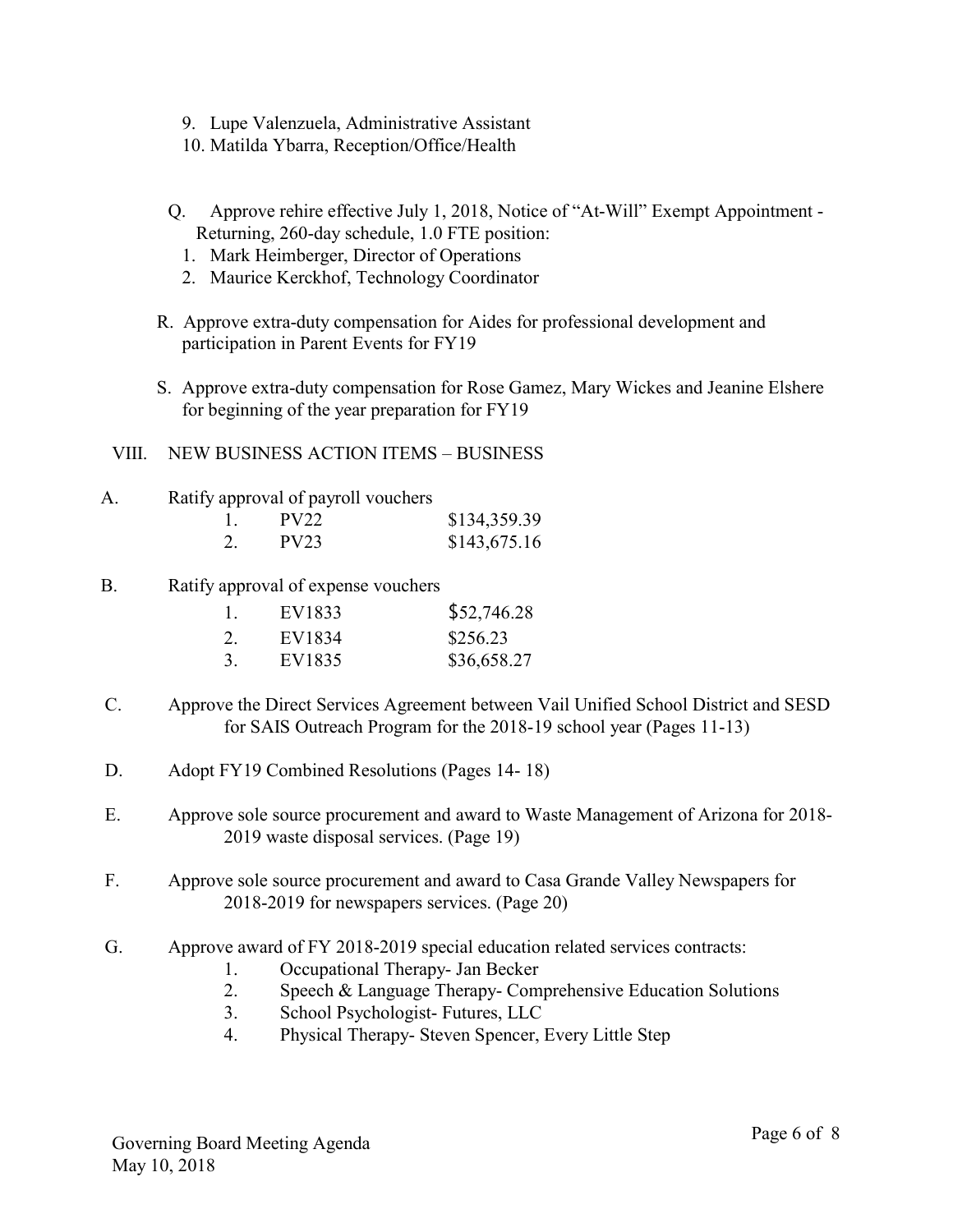- H. Approve purchase of 2018-2019 group insurance with the following annual costs per employee. (Page 21-24)
	- 1. Medical: KAIROS, \$5,724
	- 2. Dental: Ameritas, \$304.80
	- 3. Life and AD&D: Lincoln, \$ 106.44
	- 4. Voluntary vision: Avesis, \$97.08 employee cost

I. Approve the KAIROS Agreement for participation, 2018-2019 Policy Statement, and Agreement for COBRA administration through KAIROS. (Back pocket)

J. Approve the 2018-2019 Food Service Management Company Cost Reimbursable contract with Southwest Food Service Excellence (RFP-15-01-20) with no revisions (Front pocket)

K. Ratify Approval of the Superintendent Signature to extend the Memorandum of Understanding between Stanfield Elementary School District and the University of Arizona Nutrition Network Partnership for the Supplemental Nutrition Assistance Program through Sept 30, 2020. (Pages 25-28)

L. Ratify Approval of the Superintendent signature to enter into an Memorandum of Understanding with Queen Creek Unified School District Migrant grant consortium for the 2018- 2019 school year. (Pages 29-33)

M. Ratify the Superintendent's signature on the Memorandum of Understanding between SESD and Pinal Gila Community Child Services, Inc/Head Start for the period between August 1, 2018 to July 31, 2019 (Pages 34-44)

N. Approve The Trust Board Renewal Rates for the 2018-19 school year. (Pages 45-50)

O. Approve non-working/obsolete technology materials, computers and equipment to established vendors for recycling. (Pages 51-52)

# IX. NEW BUSINESS NON-ACTION ITEMS

- A. Policy Advisories, Second Reading and Adoption (Back Pocket):
	- 1. PA602 DKA-Payroll Procedures/Schedules
	- 2. PA603 GBEAA-E-Staff Conflict of Interest
	- 3. PA604 GCCG-RA, RB-Professional Staff Voluntary Transfer of Accrued Sick Leave
	- 4. PA605 GCCH-Professional/Support Staff Bereavement Leave
	- 5. PA607 IHA-E, Basic Instructional Program